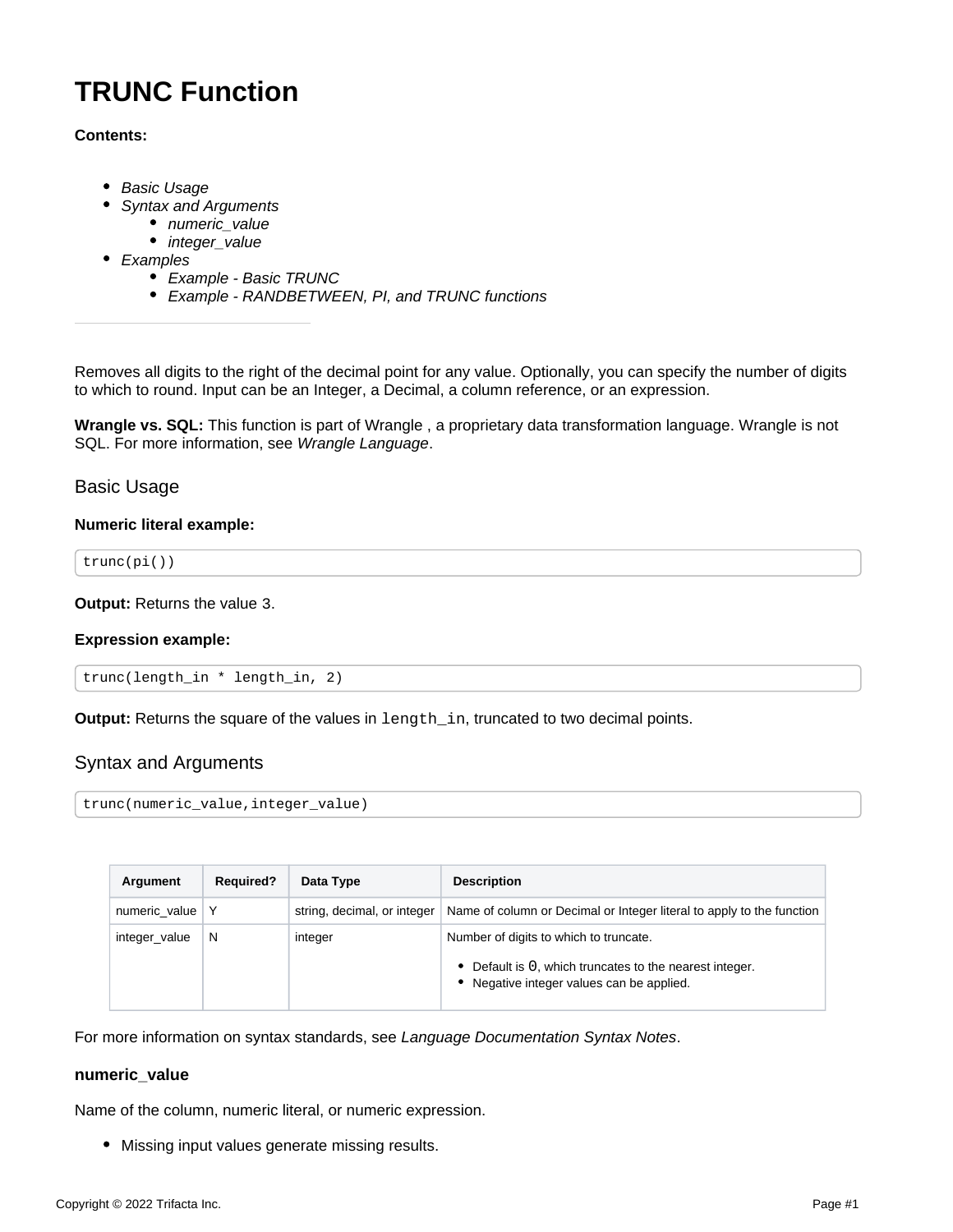- Literal numeric values should not be quoted. Quoted values are treated as strings.
- Multiple columns and wildcards are not supported.

# **Usage Notes:**

| <b>Required?</b> | Data Type                                                   | <b>Example Value</b> |
|------------------|-------------------------------------------------------------|----------------------|
| Yes              | String (column reference) or Integer or Decimal literal 2.5 |                      |

# <span id="page-1-0"></span>**integer\_value**

Number of digits to which to round the first argument of the function.

- Positive values values truncate to the right of the decimal point.
- Negative values truncate to the left of the decimal point.
- Missing input values generate missing results.

#### **Usage Notes:**

| <b>Required?</b> | Data Type       | <b>Example Value</b> |
|------------------|-----------------|----------------------|
| No               | Integer literal | ्र                   |

# <span id="page-1-1"></span>Examples

**Tip:** For additional examples, see [Common Tasks](https://docs.trifacta.com/display/SS/Common+Tasks).

# <span id="page-1-2"></span>**Example - Basic TRUNC**

#### **Source:**

| Rowld | myVal     |
|-------|-----------|
| rN1   | 1.2345    |
| r02   | $-1.2345$ |
| r03   | 100.000   |
| r04   | 10.1      |
| r05   | 50.029    |

# **Transformation:**

| <b>Transformation Name</b>    | New formula        |
|-------------------------------|--------------------|
| Parameter: Formula type       | Single row formula |
| Parameter: Formula            | trunc(myVal)       |
| Parameter: New column<br>name | 'trunc myVal'      |
|                               |                    |
| <b>Transformation Name</b>    | New formula        |
| Parameter: Formula type       | Single row formula |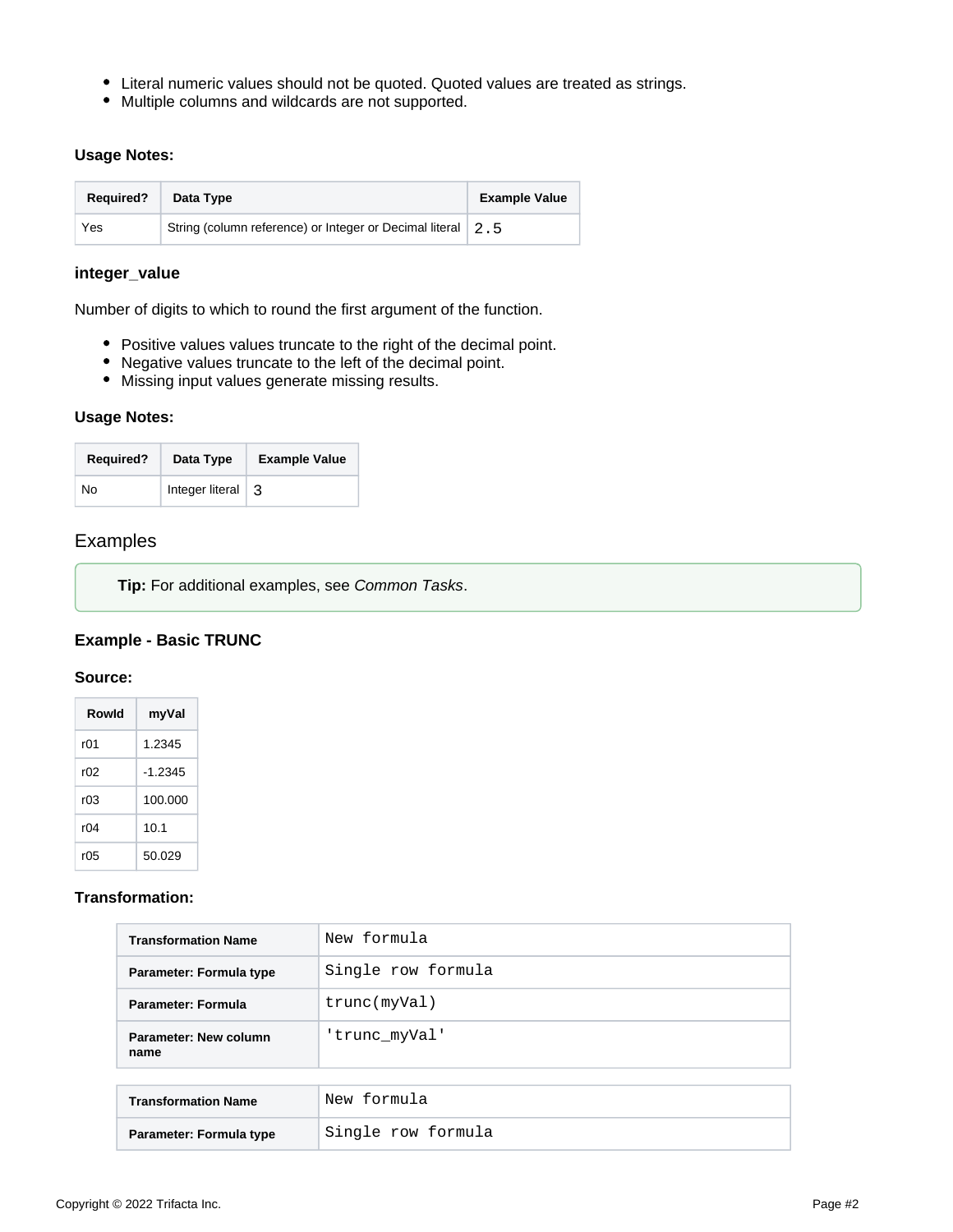| Parameter: Formula            | true(myVal, 2)     |
|-------------------------------|--------------------|
| Parameter: New column<br>name | 'trunc myVal2'     |
|                               |                    |
| <b>Transformation Name</b>    | New formula        |
| Parameter: Formula type       | Single row formula |
| <b>Parameter: Formula</b>     | true(myVal, 2)     |
| Parameter: New column<br>name | 'trunc myVal 2'    |

# **Results:**

| Rowld | myVal     | trunc_myVal | trunc_myVal2 | trunc_myVal_2 |
|-------|-----------|-------------|--------------|---------------|
| r01   | 1.2345    | 1           | 1.23         | 0             |
| r02   | $-1.2345$ | -1          | $-1.23$      | 0             |
| r03   | 100.000   | 100         | 100.00       | 100           |
| r04   | 10.1      | 10          | 10.1         | 0             |
| r05   | 50.029    | 50          | 50.02        | 0             |

# <span id="page-2-0"></span>**Example - RANDBETWEEN, PI, and TRUNC functions**

This example illustrates how you can apply functions to generate random numeric data in your dataset.

#### **Functions**:

| Item                | <b>Description</b>                                                                                                            |
|---------------------|-------------------------------------------------------------------------------------------------------------------------------|
| <b>RANDBETWE</b>    | Generates a random integer between a low and a high number. Two inputs may be Integer or Decimal types, functions             |
| <b>EN Function</b>  | returning these types, or column references.                                                                                  |
| PI Function         | The PI function generates the value of pi to 15 decimal places: 3.1415926535897932.                                           |
| <b>ROUND</b>        | Rounds input value to the nearest integer. Input can be an Integer, a Decimal, a column reference, or an                      |
| Function            | expression. Optional second argument can be used to specify the number of digits to which to round.                           |
| <b>TRUNC</b>        | Removes all digits to the right of the decimal point for any value. Optionally, you can specify the number of digits to which |
| <b>Function</b>     | to round. Input can be an Integer, a Decimal, a column reference, or an expression.                                           |
| <b>POW Function</b> | Computes the value of the first argument raised to the value of the second argument.                                          |

# **Source:**

In the following example, a company produces 10 circular parts, the size of which is measured in each product's radius in inches.

| prodid | radius in |
|--------|-----------|
| p001   | 1         |
| p002   | 2         |
| p003   | 3         |
| p004   | 4         |
| p005   | 5         |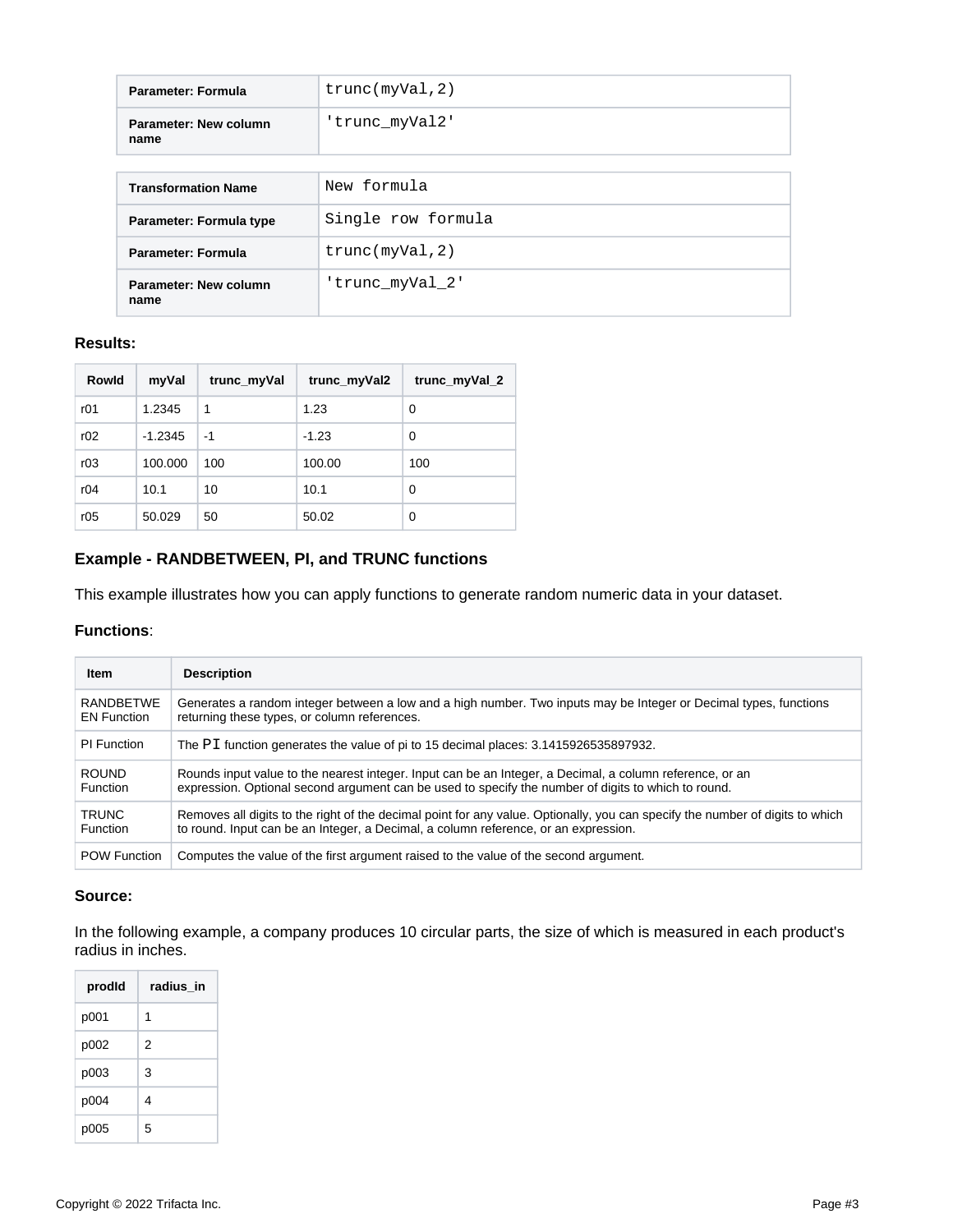| p006 | 6  |
|------|----|
| p007 | 7  |
| p008 | 8  |
| p009 | 9  |
| p010 | 10 |

Based on the above data, the company wants to generate some additional sizing information for these circular parts, including the generation of two points along each part's circumference where quality stress tests can be applied.

# **Transformation:**

To begin, you can use the following steps to generate the area and circumference for each product, rounded to three decimal points:

| <b>Transformation Name</b>    | New formula                            |
|-------------------------------|----------------------------------------|
| Parameter: Formula type       | Single row formula                     |
| <b>Parameter: Formula</b>     | ROUND(PI() $*$ (POW(radius in, 2)), 3) |
| Parameter: New column<br>name | 'area_sqin'                            |

| <b>Transformation Name</b>    | New formula                       |
|-------------------------------|-----------------------------------|
| Parameter: Formula type       | Single row formula                |
| Parameter: Formula            | ROUND(PI() $*(2 * radius in), 3)$ |
| Parameter: New column<br>name | 'circumference in'                |

For quality purposes, the company needs two tests points along the circumference, which are generated by calculating two separate random locations along the circumference. Since the RANDBETWEEN function only calculates using Integer values, you must first truncate the values from circumference\_in:

| <b>Transformation Name</b>    | New formula              |  |  |
|-------------------------------|--------------------------|--|--|
| Parameter: Formula type       | Single row formula       |  |  |
| Parameter: Formula            | TRUNC(circumference in)  |  |  |
| Parameter: New column<br>name | 'trunc circumference in' |  |  |

# Then, you can calculate the random points using the following:

| <b>Transformation Name</b>    | New formula                            |  |  |
|-------------------------------|----------------------------------------|--|--|
| Parameter: Formula type       | Single row formula                     |  |  |
| <b>Parameter: Formula</b>     | RANDBETWEEN(0, trunc circumference in) |  |  |
| Parameter: New column<br>name | 'testPt01 in'                          |  |  |